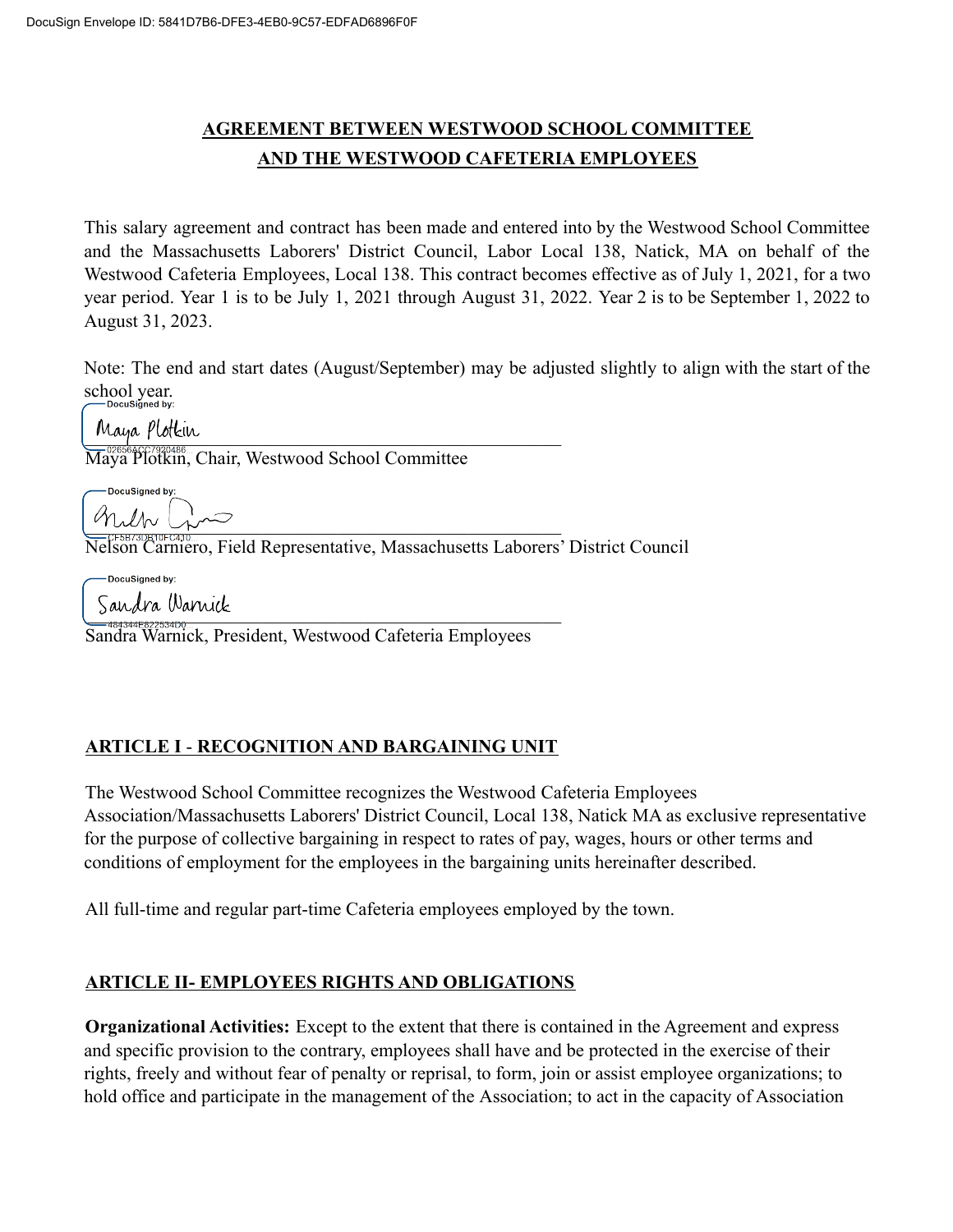representative; to engage in other lawful Association and concerted activities for the purpose of collective bargaining or other mutual aid or protection. In the exercise of such rights, the employees shall be free from any and all interference, restraint, or coercion, and from any discrimination, and without regard to tenure, promotion or other conditions of employment. The Association agrees that it shall represent the interest of all employees in the Units covered by this Agreement without discrimination, and without regard to whether or not the employee is a member of the Association.

**Association Membership:** Upon request, the School Department will advise the Association in writing of the name, address, position and school of each new employee. The School Department recognizes the right of any employee to become a member of the Association and will not discourage, discriminate, or in any way interfere with the rights of any employee to become and remain a member of the Association

**No Discrimination:** Neither the School Department nor the Association will discriminate against any employee because of race, color, creed, sex or national origin.

**No Strike Clause:** It shall be unlawful for the employee to engage in, induce or encourage any strike, work stoppage or withholding of services by such employees.

**Labor-Management Meetings:** The parties agree that there shall be periodic labor management meetings (with no less than one (1) per year) scheduled for the purpose of discussing issues of interest for either of them. The parties shall agree on the composition and format of these meetings.

#### **ARTICLE III -RIGHTS OF MANAGEMENT**

Except to the extent that there is contained in this Agreement an express and specific provision to the contrary, all of the authority, power, rights, jurisdiction and responsibility of the School Department are retained by and reserved exclusively to the School Department, including, but not limited to, the rights to manage the affairs of the School Department and maintain and improve the efficiency of its operation; to determine the methods, means, processes and personnel by which operations are to be conducted; to determine the schedules and assignment of employees to work; to determine the qualifications of all jobs; to establish new job classifications, new job duties and new job functions; to require from each employee the efficient utilization of his/her services; to hire, promote, assign, retain, discipline, suspend, demote, and to discharge employees for just cause, to promulgate and enforce reasonable rules and regulations pertaining to operations and employees.

## **ARTICLE IV -ASSOCIATION ACTIVITIES**

**Joint Meetings:** Joint meetings by mutual agreement between representatives of management and the Association shall be, whenever practicable, held outside of regular working hours except when extraordinary circumstances make it necessary to hold such meetings during regular working hours.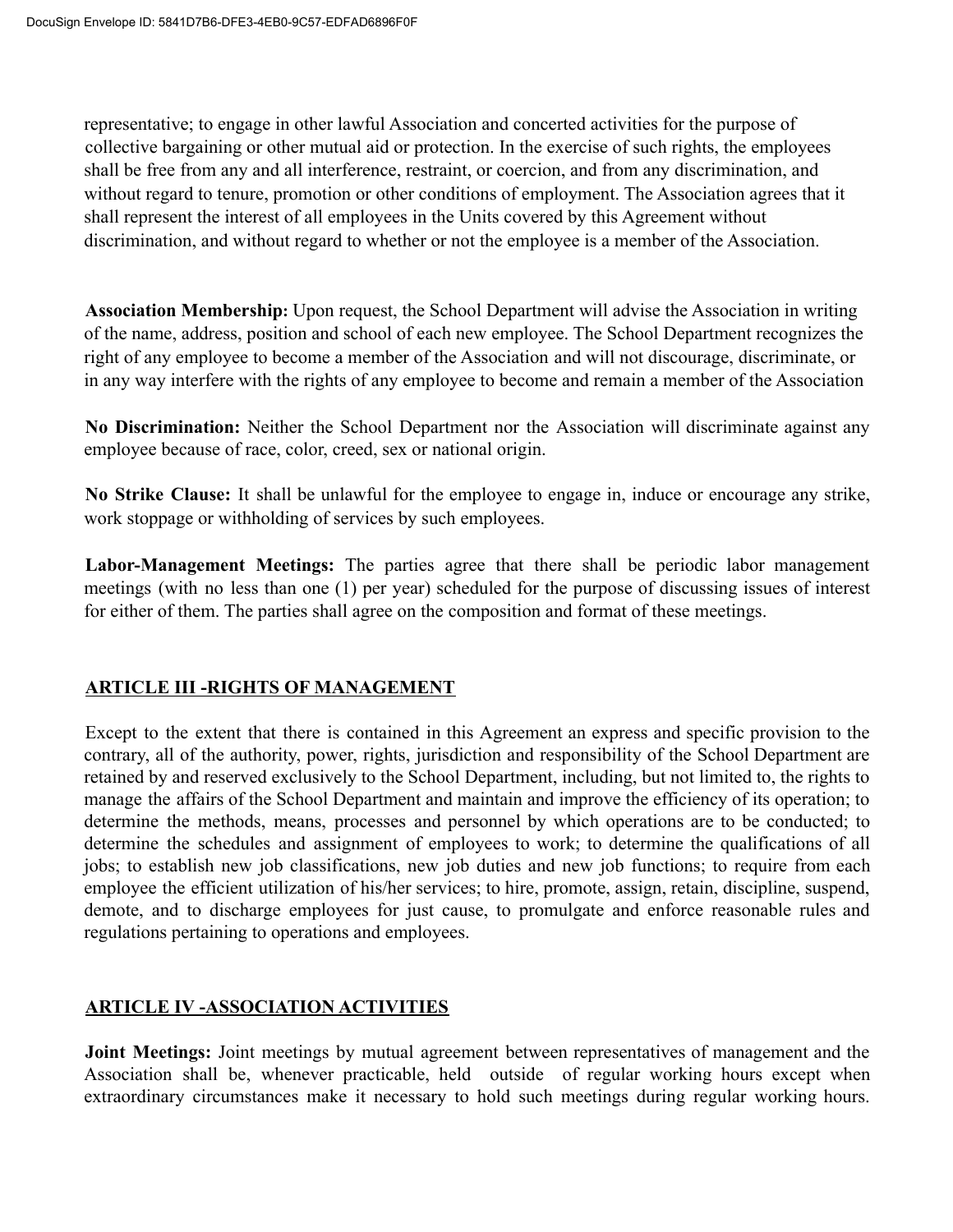When such meetings are required by management during working hours, the Association representatives shall be compensated at their regular rates of pay. And in no event will more than two (2) employees from the Unit be absent from work to conduct such business, and they will be paid at the regular rate of pay (straight time).

**Association Activities:** Except as is specifically provided herein by this Article, no Association activities shall be conducted during working hours. The Association meetings may be conducted on a monthly basis only during hours when the majority of employees are not on duty.

**List of Association Officers:** The Association shall furnish the Superintendent of Schools with a written list of its local officers and shall promptly notify the Superintendent of any changes hereto. Only such listed officers shall be recognized by the Superintendent for the purpose of joint meetings except that the Association or the Superintendent may, at its discretion, be represented by an Association officer, School officer and/or their representative counsel.

**Use of the Bulletin Board:** The Superintendent shall permit the use of a. bulletin board located in each school library, by the Association for posting of notices concerning Association business and activities, in common with other school employee organizations that may have such right. The superintendent will make space available for the Association to put up a bulletin board in each school kitchen

#### **ARTICLE V - SALARY**

| <b>Position</b> | Step 1  | Step 2  | Step 3  | Step 4  | Step 5  | Step 6  |
|-----------------|---------|---------|---------|---------|---------|---------|
| Lead Cook       | \$16.00 | \$16.88 | \$18.19 | \$19.31 | \$20.06 | \$20.85 |
| Cooks           | \$15.75 | \$16.63 | \$17.94 | \$19.06 | \$19.81 | \$20.60 |
| General         | \$14.87 | \$15.75 | \$16.99 | \$18.11 | \$18.89 | \$19.63 |

## **Salary, Effective July 1, 2021 through August 31, 2022**

#### **Salary, Effective September 1, 2022 through August 31, 2023**

| <b>2.5% COLA</b> |         |         |         |         |         |         |
|------------------|---------|---------|---------|---------|---------|---------|
| <b>Position</b>  | Step 1  | Step 2  | Step 3  | Step 4  | Step 5  | Step 6  |
| Lead Cook        | \$16.40 | \$17.31 | \$18.64 | \$19.80 | \$20.56 | \$21.37 |
| Cooks            | \$16.15 | \$17.05 | \$18.38 | \$19.54 | \$20.31 | \$21.11 |
| General          | \$15.25 | \$16.14 | \$17.41 | \$18.57 | \$19.36 | \$20.12 |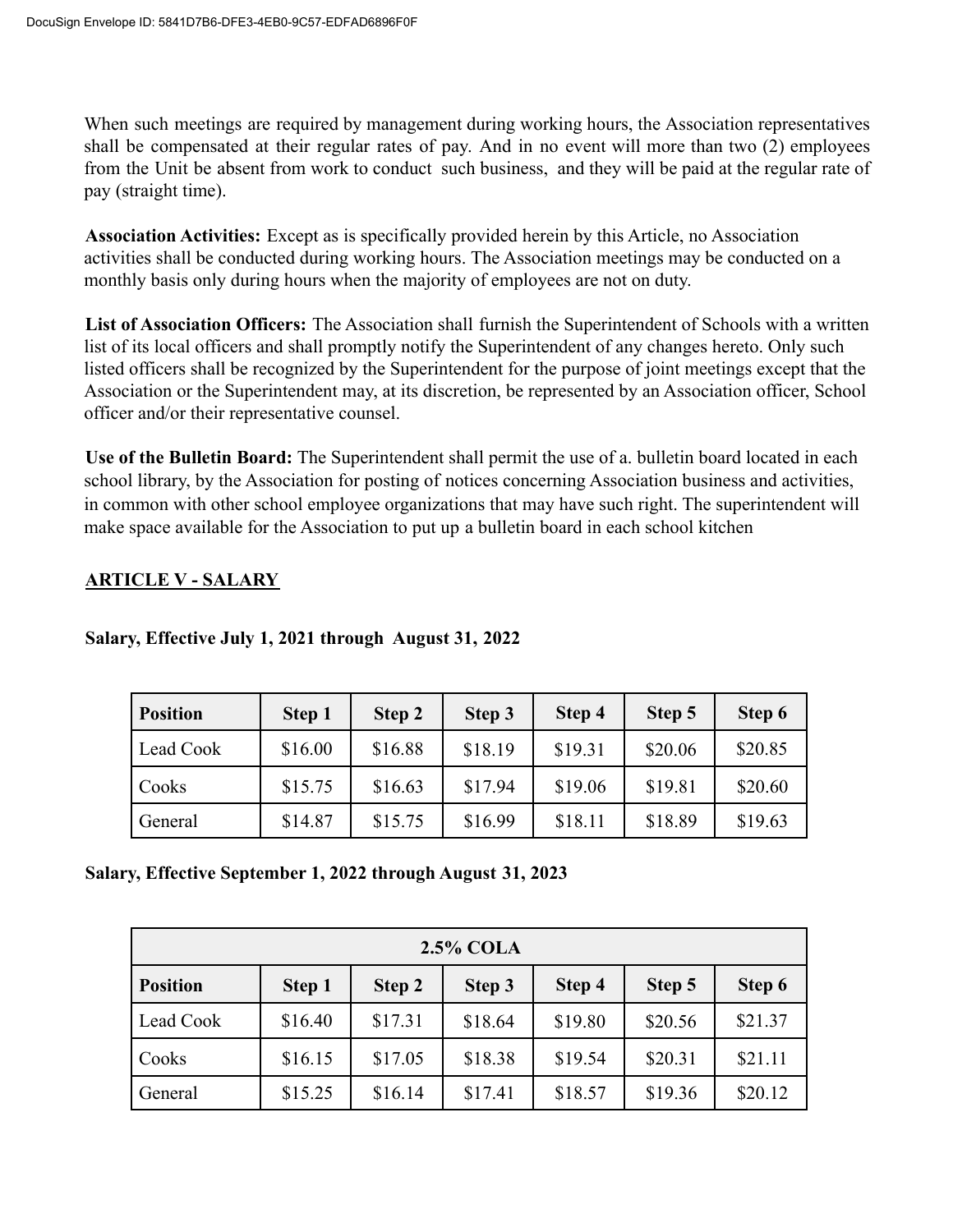#### **Seniority:**

All employees hired on or after September 1, 2000 will be entitled to seniority pay as follows:

| Ten Years           | \$750 |
|---------------------|-------|
| Fifteen Years       | \$850 |
| <b>Twenty Years</b> | \$950 |

All employees hired prior to September 1, 2000 will be entitled to seniority pay as follows:

Twenty Years \$2.10/hour

#### **Annual Step Increase:**

All employees below Step 6 will be eligible to receive a step increase on July 1, provided that the employee has completed a full year of service at the prior step and has received a satisfactory end of year evaluation.

#### **ARTICLE VI -WORK DAY AND YEAR**

All cafeteria employees, managers, cooks, and general kitchen employees will be employed on a 180-day schedule. Said 180 days will coincide with the days that school is in session with the exception of the Full Day Professional Development Day(s).

The regular workweek shall be Monday through Friday inclusive. The regular workday of all full-time Food Service employees shall be determined by the Director of Food Services as necessary at a minimum of four (4) hours per day.

Full-time employees shall receive benefited time off in accordance with hours scheduled.

Cooks: Will be scheduled to work six hours per day.

Part-time: All other employees will be scheduled as deemed necessary by the Director of Food Services.

If all elementary schools have a reduction in hours on short Wednesdays, all present elementary cafeteria workers will be reassigned to the High School cafeteria so they will have no loss of hours and/or pay. All elementary school cafeteria employees must be on the payroll by September 2003.

An employee may request to work the Full Day Professional Development day in lieu of the day before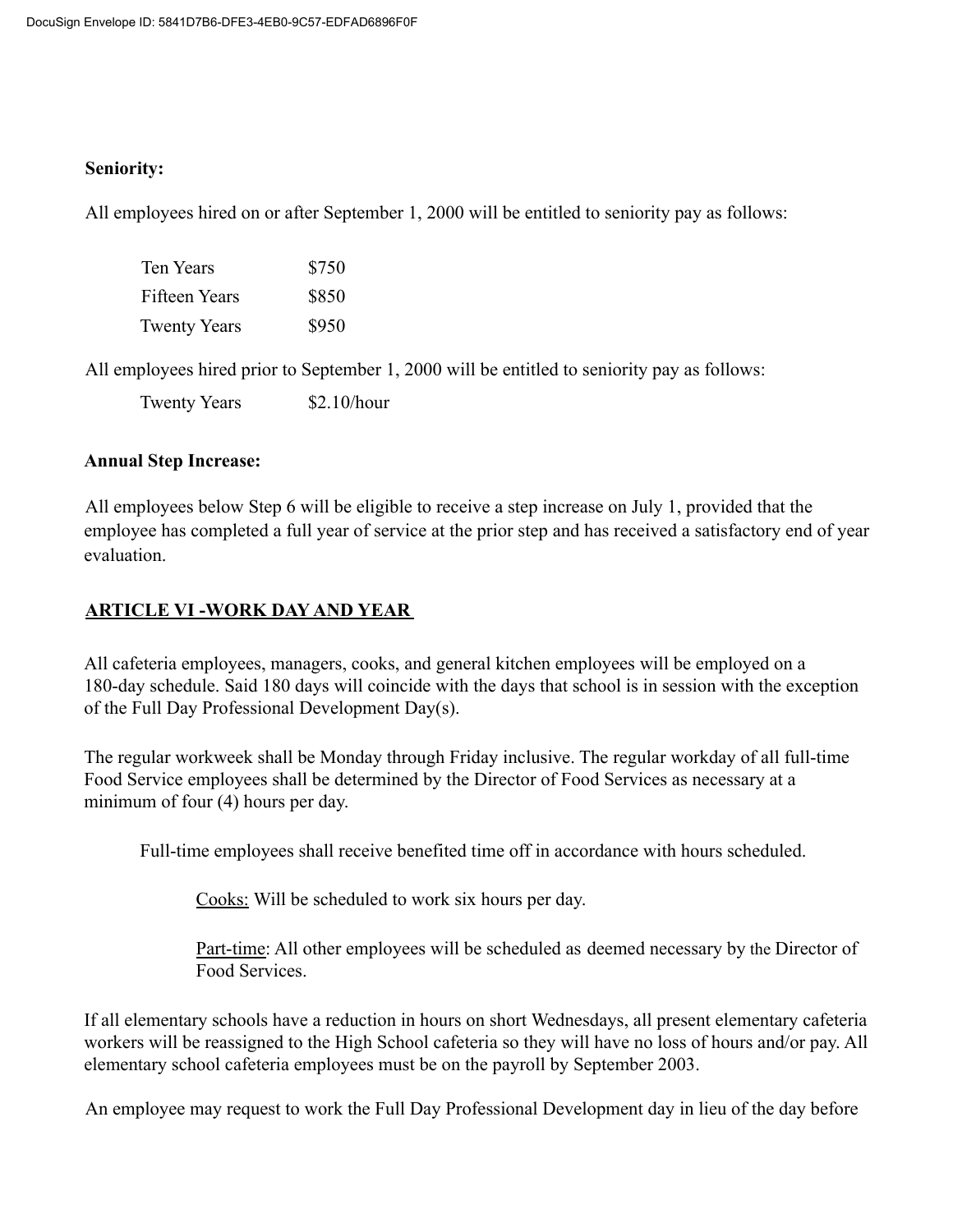Thanksgiving.

#### **ARTICLE VII- PERSONAL DAYS**

Cafeteria employees may have three personal days per year. (Not deducted from sick leave.)

No personal days are to be used in conjunction with school vacations or holidays, unless there are extenuating circumstances. If there are extenuating circumstances, a written request should be submitted to the Director of Business and Finance for approval. Unused personal days will be converted to sick days at the end of the school year and added to the employee's accrued sick leave.

The Director of Food Services reserves the right to deny the use of a personal day or days if there is insufficient help to operate the cafeteria.

Management must respond within one (1) week, or seven (7) calendar days, of employees' requests as to whether or not a request for personal time is approved.

Employees may be allowed to use personal time in cases of emergency (not illness). Such allowance will not require 48 hours notice.

An employee may submit a request to receive payment for unused personal days in lieu of having them converted to sick days. Cafeteria employees must notify their supervisor of this intent three (3) weeks before the last day of school.

Exception for July 1, 2021: Up to three unused personal days from the 2020-2021 school year may be carried over to the 2021-2022 school year.

#### **ARTICLE VIII- SICK LEAVE**

Employees will receive ten sick days per year, at the rate of one day per month, accumulative to one hundred seventy five days.

Sick leave is to be used for one's own personal needs (sickness) or illness of the immediate family or family for which the employee is the designated primary caregiver.

For employees that exhibit a pattern of absences or excessive absenteeism, a doctor's note may be required for any future absences within the current school year.

## **ARTICLE IX -CANCELLATION OF SCHOOLS/CLOSURE OF FOOD SERVICES**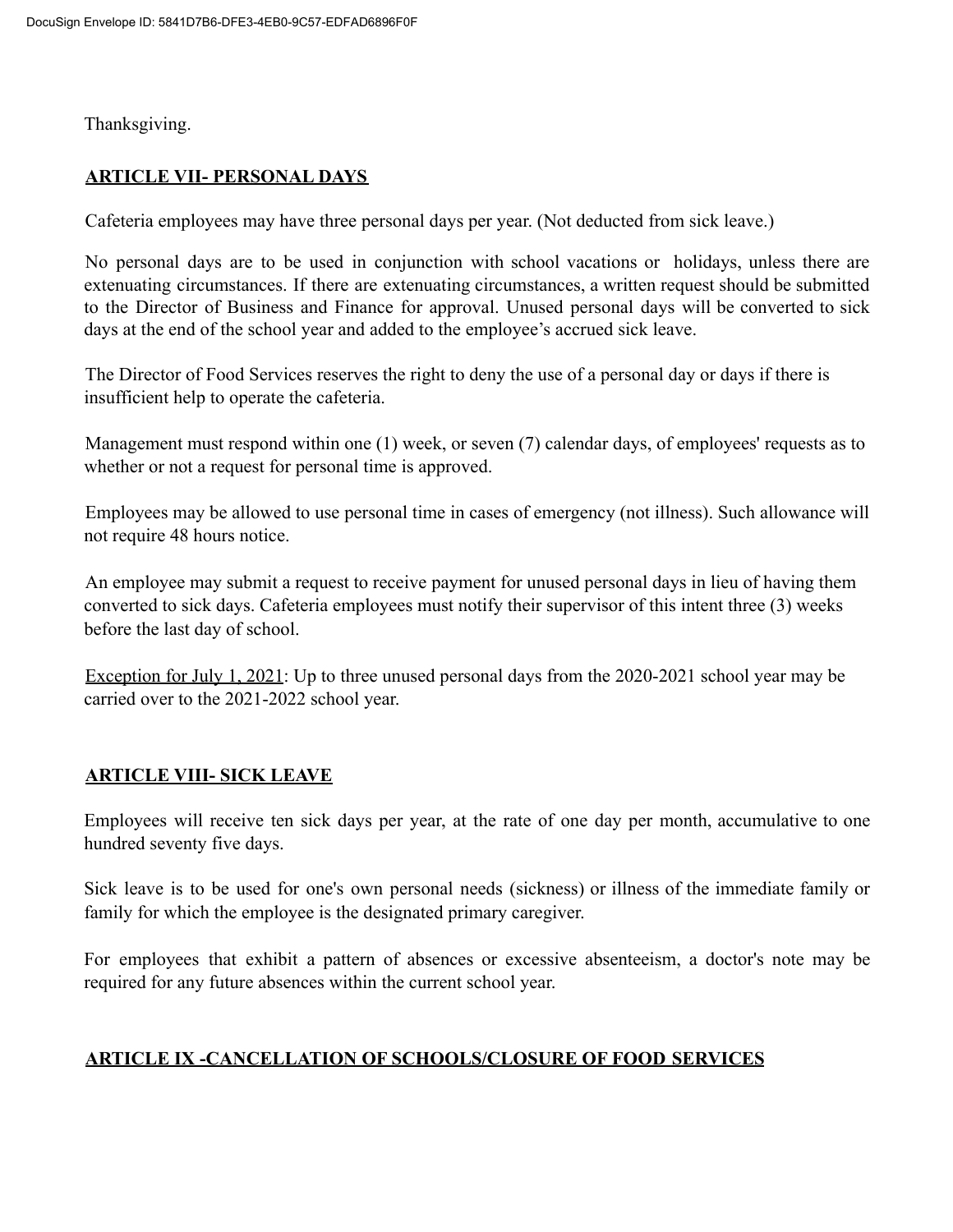In the event of a school building closure and a "no school day" that will be made up at a later time (such as a Snow Day), cafeteria employees will not be paid at the time of the closure and may use accrued vacation or personal days to have continuity of pay.

If the school building is closed but school is in session and cafeteria employees are assigned either remote or onsite work, cafeteria employees will be paid for hours worked, up to the regularly-scheduled hours.

Cafeteria employees will be paid their regularly-scheduled hours in the event that the employee's school has a delayed opening or early release due to inclement weather.

## **ARTICLE X -CATEGORY CHANGES**

Agreed, if a cafeteria employee is requested to work in a category higher than the one he/she is normally paid for, then he/she will be compensated at the higher rate beginning with the first day.

Cafeteria employees transferring or being promoted from one job category to another will not necessarily start in the new classification on Step 1 , but rather their replacement will be negotiated equivalent to their experience as an employee of the cafeteria department.

#### **ARTICLE XI -GRIEVANCES**

I. Purpose

The purpose of this procedure is to secure, at the lowest possible administrative level, equitable solutions to problems which may arise affecting the welfare or working conditions of cafeteria employees. Both parties agree that proceedings will be kept as confidential as possible.

- II. Definitions
	- A. "Grievance" will mean a claim by a cafeteria employee that there has been a violation, misinterpretation or misapplication of provisions of this agreement.
	- B. "Party in Interest" will mean the person or persons making the claim, including their designated representatives as provided for herein, and any person or persons who might be required to take action or against whom action might be taken in order to resolve the problem.
	- C. "Days" will mean working ·school days.
- III. Time Limits
	- A. Since it is important that grievances be processed as rapidly as possible, the number of days indicated at each step will be considered as a maximum. The time limits specified may, however, be extended by written agreement of the parties in interest
	- B. If a cafeteria employee does not file a grievance in writing within thirty days after she knew of the act or conditions on which the grievance is based, then the grievance will be considered as waived.
	- C. Failure by the aggrieved at any level to appeal a grievance to the next level within the specified time limits will be deemed to be acceptance of the decision rendered at that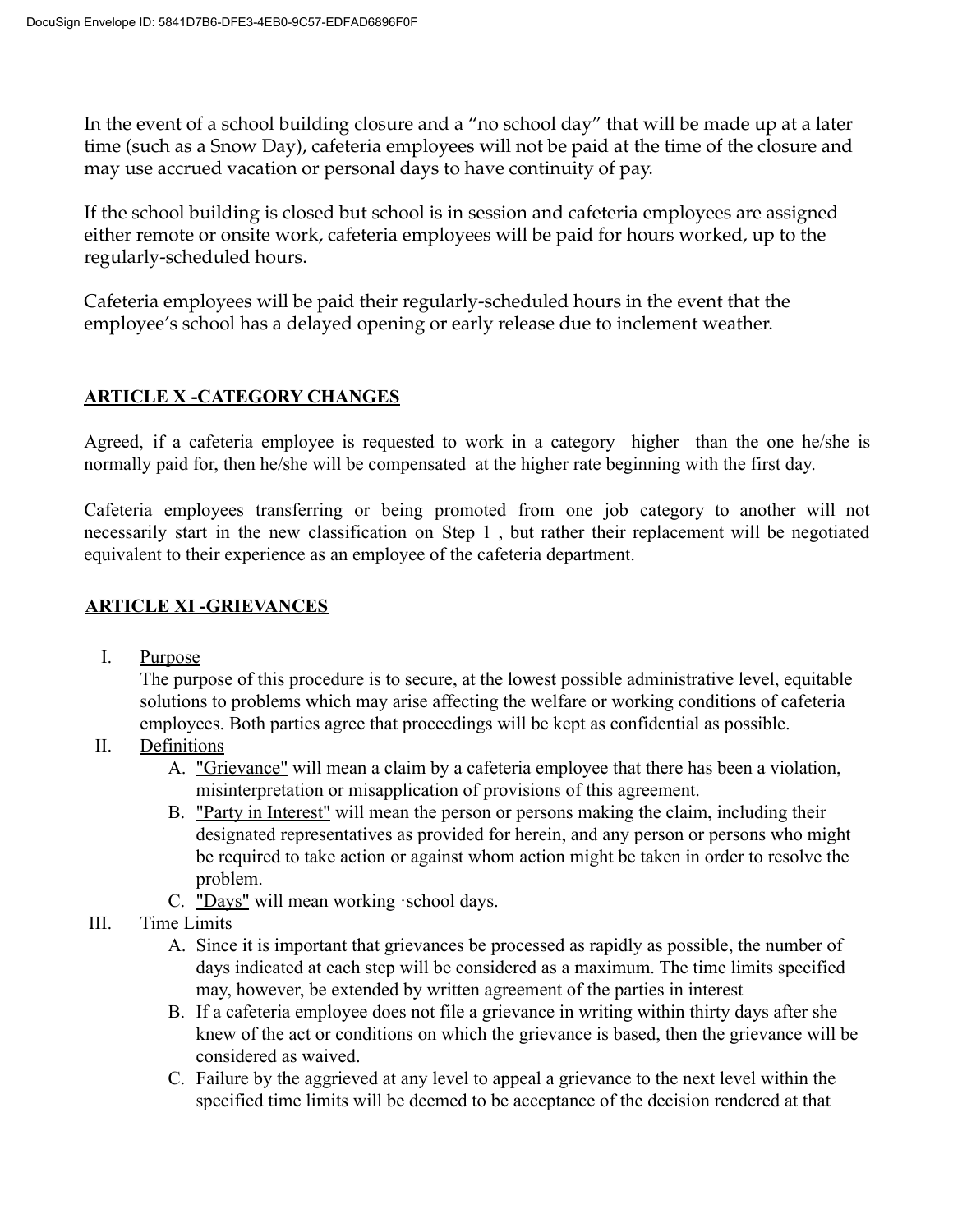level.

- IV. Informal Procedures
	- A. If a cafeteria employee feels that she may have a grievance, she may first discuss the matter with her immediate manager or Director of Food Services in an effort to resolve the problem informally.
	- B. If the cafeteria employee is not satisfied with such disposition of the case, she will have the right to have the Cafeteria Association assist her in further efforts to· resolve the problem informally with her immediate manager, Director of Food Services, or Director of Business & Finance.
	- C. If the Westwood Cafeteria Association approves the grievance, it must be filed with the assistant superintendent within five working days.

## V. Formal Procedures

- A. Level One -Immediate Supervisor
	- 1. If an aggrieved person is not satisfied with the outcome of informal procedures, or if she has elected not to utilize them, she may present her claim as a formal grievance in writing to the Director of Business & Finance.
	- 2. The Director of Business & Finance will, within five days after receipt of the written grievance, render his decision to the aggrieved person.
	- 3. If the aggrieved person is not satisfied with the decision of her grievance at level one, she may, within three days after the decision, or within eight days after her formal presentation, file her written grievance with the Westwood Cafeteria Association.
	- 4. If the Westwood Cafeteria Association approves the grievance, it must be filed with the assistant superintendent within five working days.
- B. Level Two -Superintendent of Schools
	- 1. The superintendent will, within ten days after receipt of formal grievance, meet with the aggrieved person and with representatives of the Westwood Cafeteria Association for the purpose of resolving th.e grievance.
	- 2. The superintendent will, within three days after the hearing, render his decision in writing to the aggrieved person, with a copy to the president of the Westwood Cafeteria Association.
- C. Level Three -School Committee
	- 1. If the aggrieved person is not satisfied with the disposition of her grievance at level two, she may within three days after the hearing, file a grievance again with the Westwood Cafeteria Association for appeal to the Westwood School Committee.
	- 2. The Westwood Cafeteria Association will, within three days after receipt, refer the appeal to the school committee if they so approve.
	- 3. The school committee will, within fifteen days after receipt of the appeal, meet with the aggrieved person and with representatives of the Westwood Cafeteria Association for the purpose of reviewing the grievance.
	- 4. The school committee will, within three days after such meeting, render its decision in writing to the aggrieved person with a copy to the president of the Westwood Cafeteria Association.
- D. Level Four- Impartial Arbitration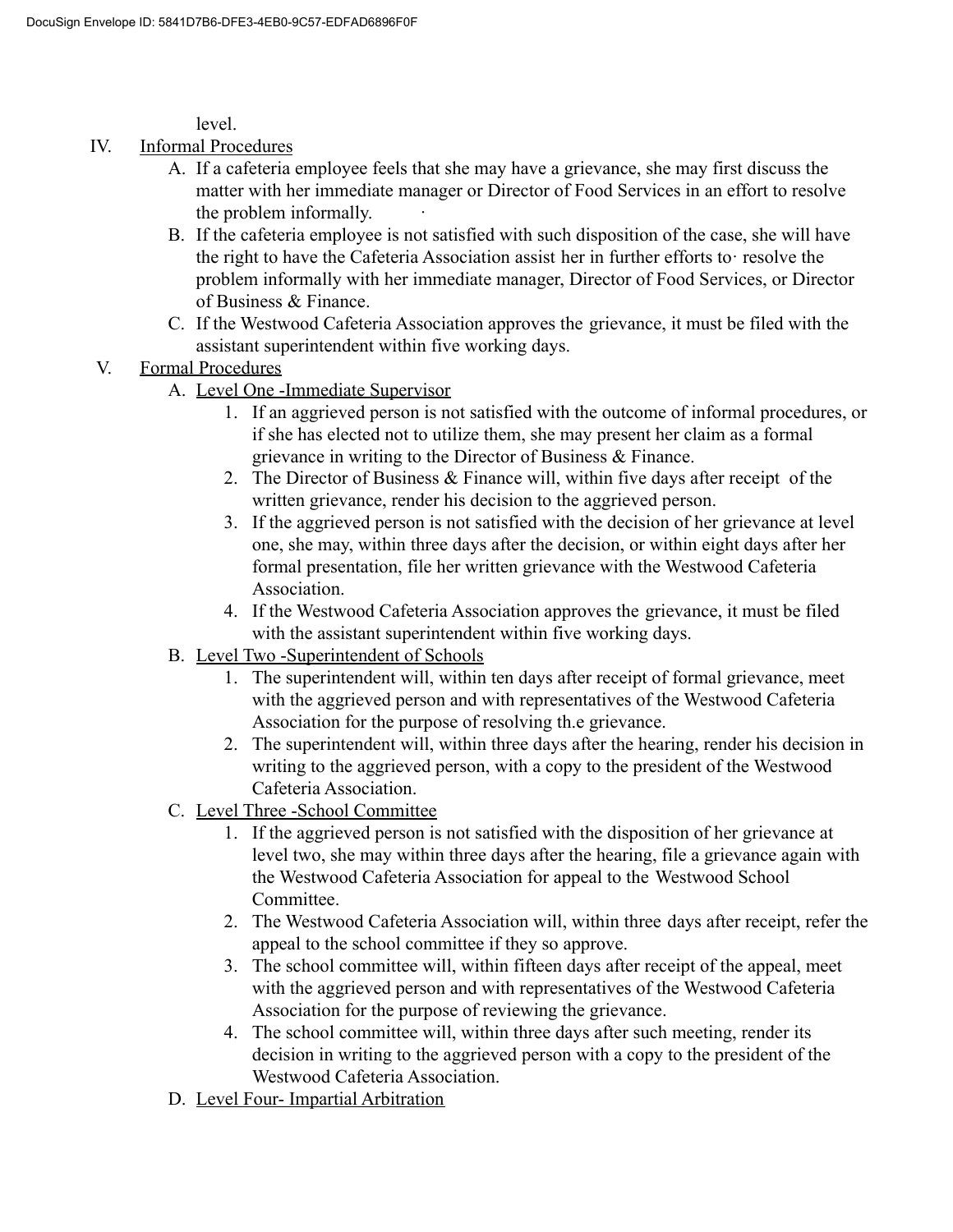- 1. If the aggrieved person is not satisfied with the disposition of her grievance at level three, she may within three days after the decision, or within six days after the school committee meeting, request in writing that her grievance be submitted to arbitration.
- 2. The chairperson of the Westwood School Committee and the Mass Laborers' District Council will, within ten days after such written notice, jointly select a single arbitrator who is an experienced and impartial person of recognized competence. If the parties are unable to agree upon an arbitrator within ten days, the American Arbitration Association will immediately be called upon to select one.
- 3. The arbitrator selected will confer promptly with the representatives of the school committee and the Westwood Cafeteria Association, review the record of prior hearings, and will hold such further hearings with the aggrieved person and other parties in interest as he will deem requisite, and will render a decision in writing within thirty days.
- 4. The scheduling of hearings by the arbitrator will occur on weekdays between 4:30 p.m. and 10:00 p.m. except at other times agreed upon by the school committee and the Westwood Cafeteria Association.
- 5. The Arbitrator's Fee shall be shared equally.

## **ARTICLE XII- BEREAVEMENT**

Bereavement leave shall be granted not to exceed three days without the loss of pay and in addition to any other leave. This applies to death of any immediate or extended family member or upon death of a significant other in which an employee has established a long term or close relationship. Extension may be granted in extenuating circumstances up to two additional days for members in the immediate family when there is great distance to travel or other major problems must be resolved.

## **ARTICLE XIII -REDUCTION IN FORCE (RIF)**

Any reduction in staff of cafeteria employees will be done on the basis of seniority. Seniority will be considered to mean current period of employment only, uninterrupted and satisfactory evaluation within their job category.

Cafeteria employees riffed as a result of declining enrollment will be recalled for a period of one year in reverse order of layoff and will be rehired at the same step they were on when laid off. Recall letters shall be sent by certified letter.

The rights of a laid off employee under this Section shall be further subject to the following conditions

- 1. That such employee at the time of such application is qualified for such position.
- 2. That the employee is available to return to the position within 21 days (or such longer time as the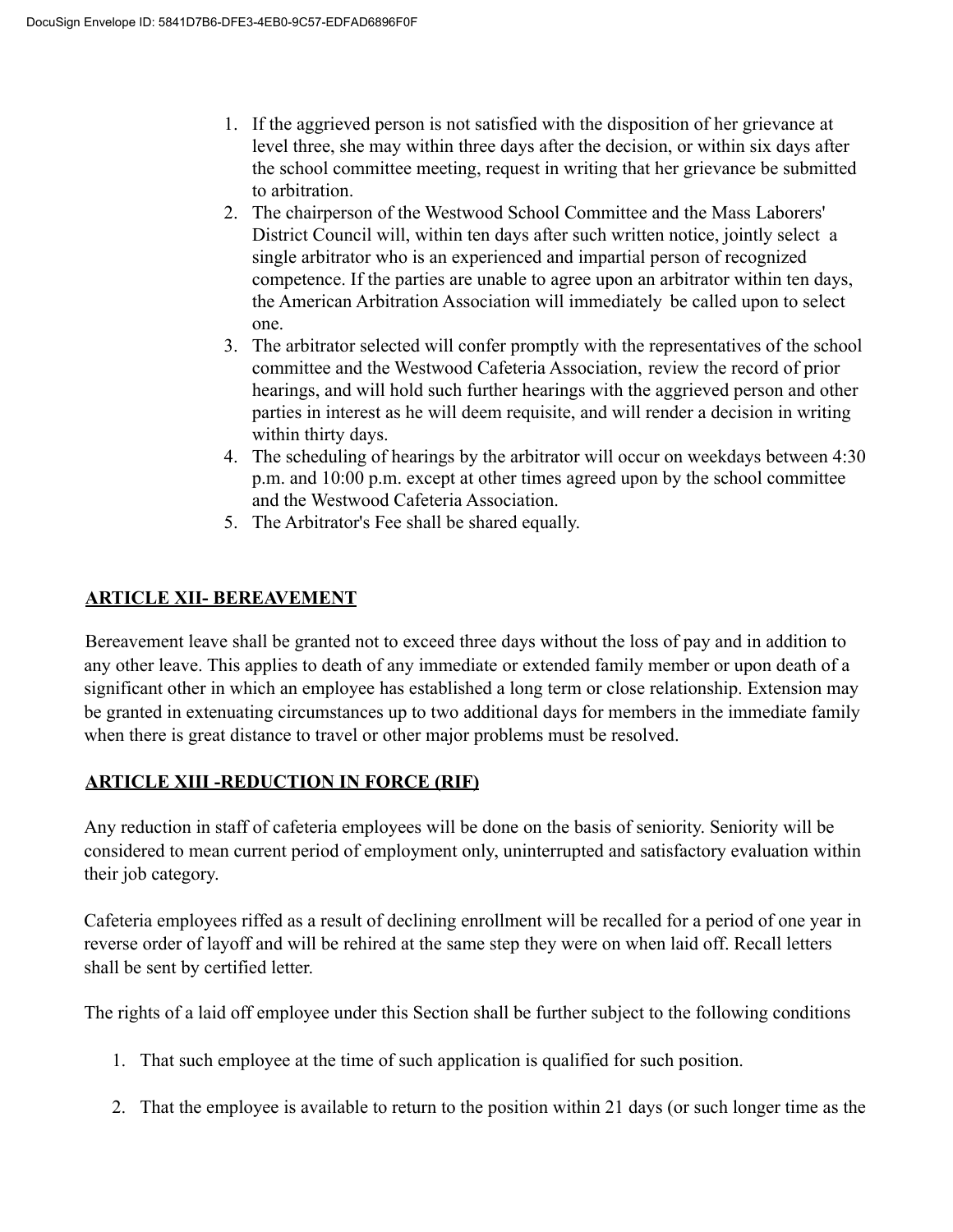School Department may allow) after notice of acceptance for the position is mailed *to* the School Department. The School Department shall notify a laid off employee of any vacancies in bargaining unit positions that arise after his/her dale of layoff. A laid off employee who has the rights under this section shall keep the School Department's Human Resources Office informed of his/her current mailing address and telephone number. This Section shall apply to an employee for up to 12 months from his/her date of layoff. Employees who are recalled shall be considered as having the same seniority he/she would have had if he/she had not been laid off. Employees upon reinstatement shall have all if his/her unused sick time restored upon return. Accrual rates will include all previous years of service.

3. Employees who have not kept the School Department's Human Resources Office informed of his/her current mailing address or phone number shall forfeit their rights under this provision.

#### **ARTICLE XIV -HOLIDAYS**

The following are paid holidays for all cafeteria employees:

Labor Day\*\* Columbus Day Rosh Hashanah\* Yom Kippur\* Veterans' Day Thanksgiving Day Day after Thanksgiving Christmas Day New Year's Day Martin Luther King Day Good Friday Memorial Day

\*This is only a paid holiday when the day is scheduled on the school calendar as a school holiday. If the day falls on a non-school day there will be no compensation holiday pay.

\*\* If school is closed Labor Day will be a paid holiday only in those years that school starts before that date. If a school cafeteria employee returns to work for at least one (1) day the week before the Labor Day Celebration, he/she shall receive pay for the holiday.

#### Professional Development

Membership dues to approved organizations, course work that is job related, seminars, or any other activity that is determined to be professional development by the Director of Food Services may be reimbursed. The Director of Food Services will approve/disapprove requests based on the needs of the department. Employees must submit their request in writing to the Director of Food Services prior to the activity for approval.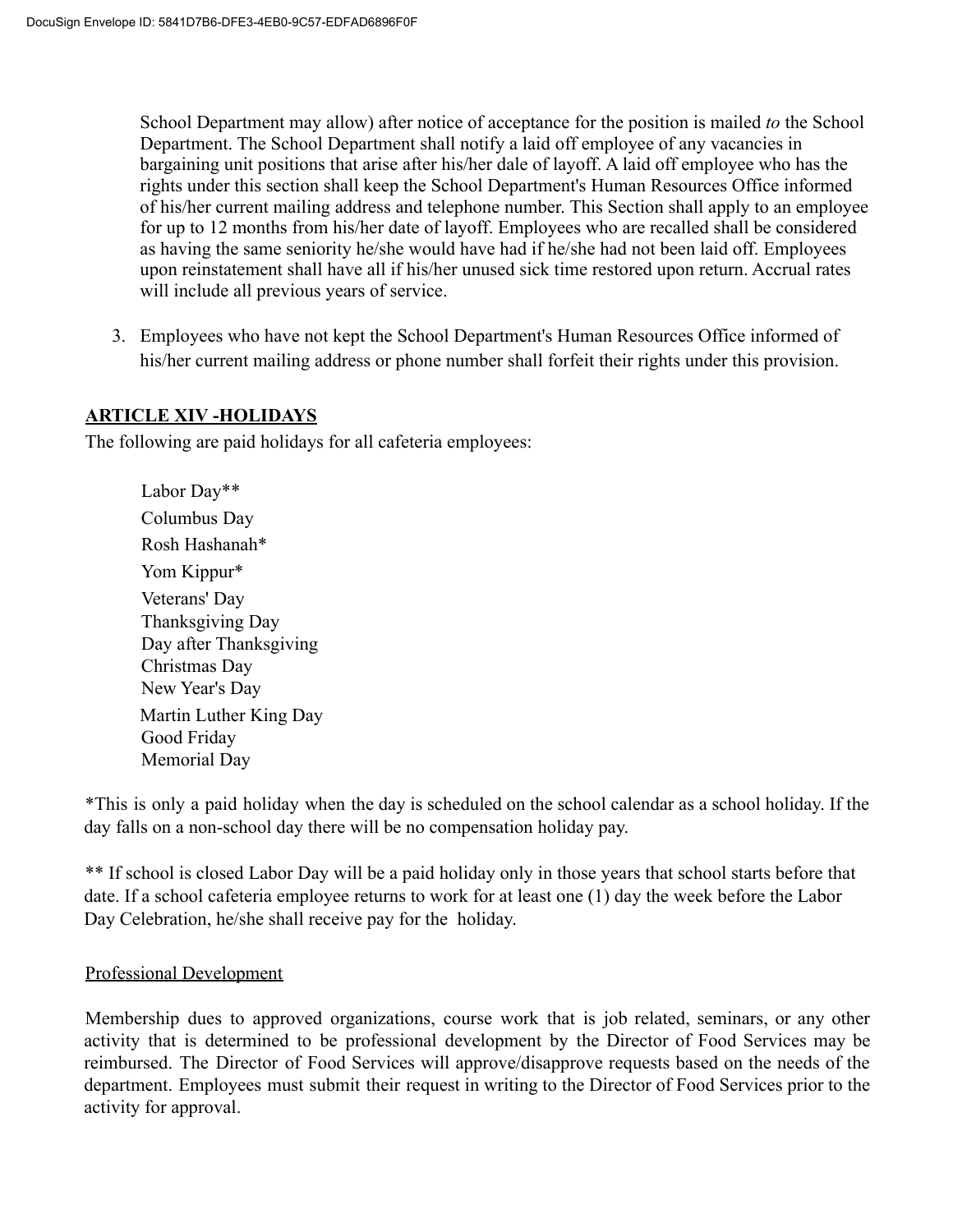The approval or disapproval of an activity for reimbursement is on a case by case basis and in no way sets a precedent for future considerations.

#### **ARTICLE XV -OPENINGS**

All cafeteria openings will be made available to those cafeteria employees in the Westwood Public Schools, if qualified, and finally to outside applicants. All vacancies shall be posted for seven days each school.

Westwood Public Schools shall endeavor to fill vacant/open positions within 30 days of the initial posting.

The selection of employees for openings will be based on evaluations.

All in-house applicants shall be notified in writing as to whether or not they were awarded the vacant position within 30 days.

All new employees will be required to complete a trial period of 90 school days. Personal, sick, and holiday leave will be accrued monthly on a pro-rata basis during this trial period.

#### **ARTICLE XVI- RESIGNATIONS**

All cafeteria employees must give a two week written notice of their intent to resign or retire.

#### **ARTICLE XVII -RETIRING INCREMENT**

All cafeteria personnel who have worked for the Westwood Public Schools for a minimum of fifteen school years will be granted a special retirement increment upon filing with the Retirement Board based upon their accumulated sick leave as follows:

Sick leave times \$45.00 per day up to a maximum of \$6,750.

The pay will be issued as a lump sum payment at the time of separation.

#### **ARTICLE XVIII -UNIFORM ALLOWANCE**

The Food Service Department of the Westwood Public Schools shall supply each employee with: Five (5) slacks, five (5) shirts, two (2) visors or baseball caps, two (2) sweatshirts upon request and five (5) aprons with bib, each year or as needed. In addition cooks shall receive one (1) chef's coat.

Shoe allowance: \$150.00 a year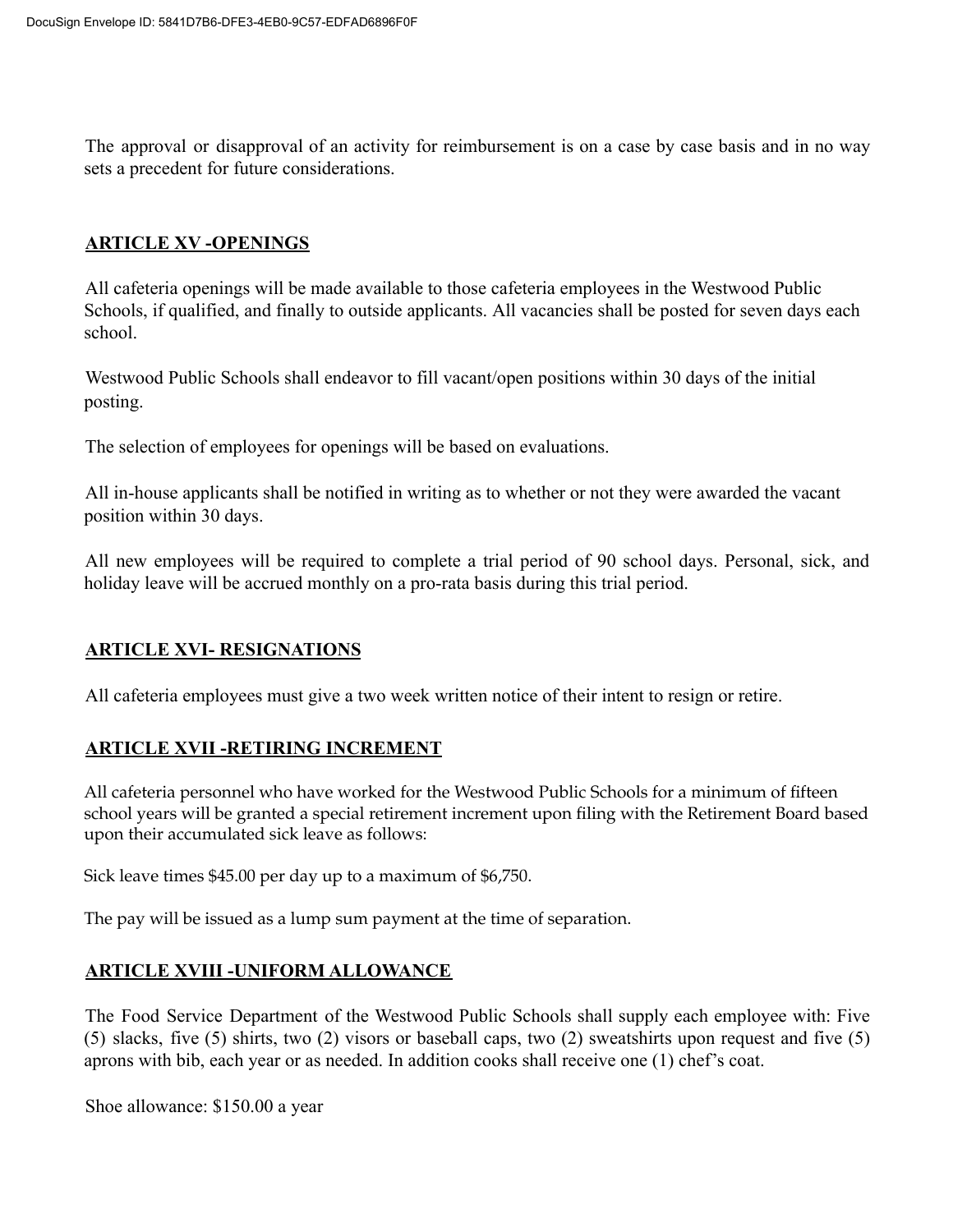#### **ARTICLE XIX -PAID VACATIONS**

Employees will receive 1 (one) paid vacation week after completing 5 years of service. Employees will receive 3 (three) paid vacation weeks after completing 10 years of service.

All vacations shall be taken when school is not in session.

#### **ARTICLE XX -LEAVE OF ABSENCE**

Six months with a guarantee that the job will be theirs when they return including the same rate of pay before their leave. This is not sick leave -it is for personal reasons, maternity, etc.

#### **ARTICLE XXI- SPECIAL RATE**

When a kitchen is being used there is to be an employee of the cafeteria present.

A special rate will be figured at time and one half per hour Monday through Saturday and double time on holidays and Sundays. This rate will be paid to employees who volunteer for functions that are not contiguous with the regular school day.

#### **ARTICLE XXII- DUES AND FEES DEDUCTIONS**

As sole collective bargaining agent for the employees described above, the Union agrees to offer Union membership to all persons covered by this Agreement upon a tender by any such persons of such uniform and non-excessive dues and initiation fees as are required by the Union. Continued membership in the Union shall be subject to such rules and regulations, by-laws, and constitutions as are uniformly applied by the Union to all its members. Westwood Public Schools will advise the Union in writing of the name and classification of each new employee.

Upon receipt by Westwood Public Schools of a signed voluntary authorization by an employee, Westwood Public Schools agrees to deduct the initiation fee (if any) and monthly Union membership dues from the wages of said employee and remit the aggregate amount to the treasurer of the Union along with a list of employees from whose pay said dues have been deducted.

Such remittance shall be made by the tenth (10th) of the succeeding month.

An authorization may be revoked by an employee by sending a signed written notice thereof to the Payroll Coordinator of the Westwood Public Schools. Said revocation shall take effect thirty (30) days after the receipt thereof by the Payroll Coordinator of the Westwood Public Schools. Westwood Public Schools shall send a copy of the revocation to the Union.

The following authorization of dues form shall be used for Union dues and initiation fees: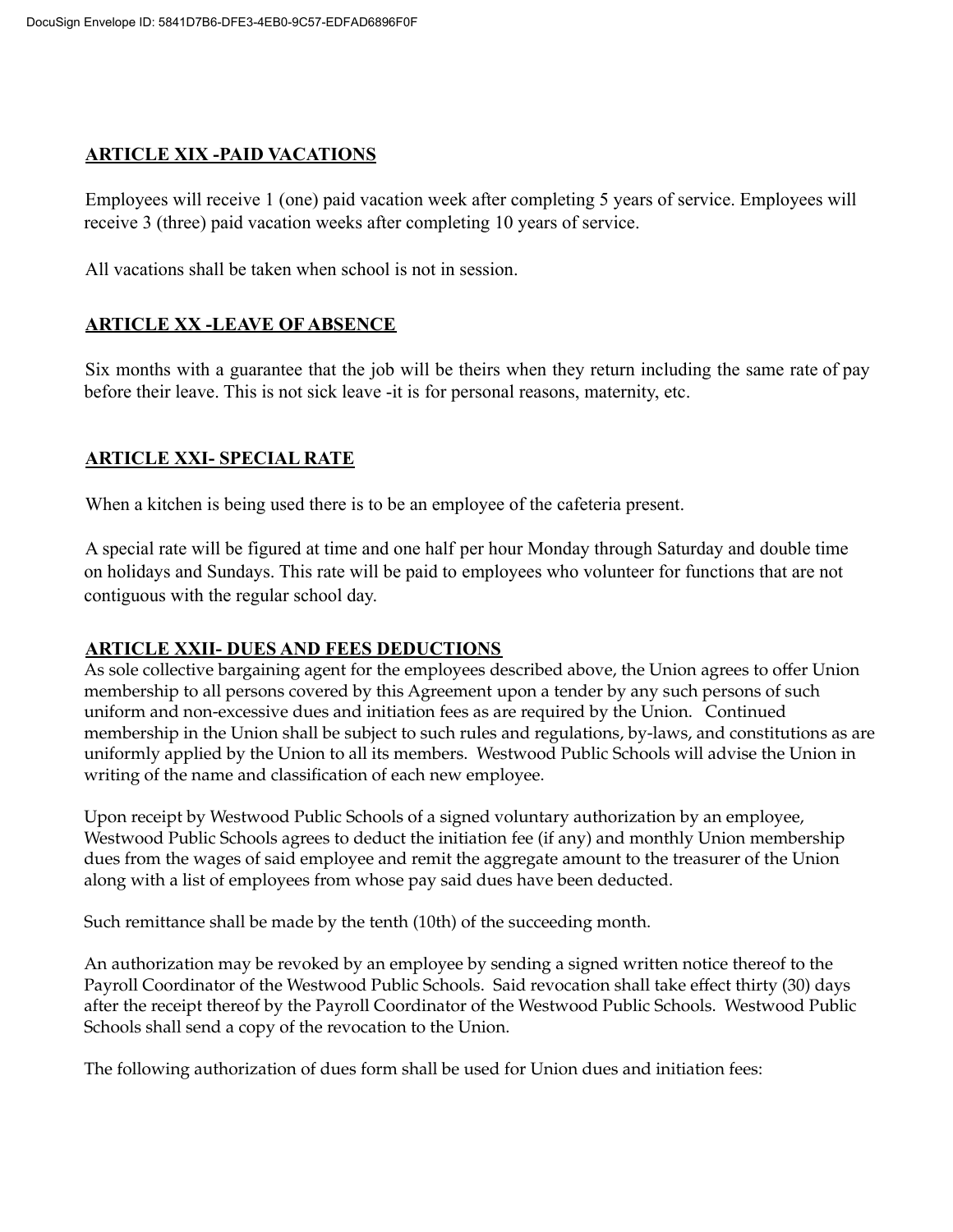#### AUTHORIZATION FOR PAYROLL DEDUCTION

| $\rm{By}$                                                                                                                                                                                                                                                                                                                                         |            |                                                                                                                                                                                                                                                                                                  |  |
|---------------------------------------------------------------------------------------------------------------------------------------------------------------------------------------------------------------------------------------------------------------------------------------------------------------------------------------------------|------------|--------------------------------------------------------------------------------------------------------------------------------------------------------------------------------------------------------------------------------------------------------------------------------------------------|--|
| Last Name                                                                                                                                                                                                                                                                                                                                         | First Name | Middle Name                                                                                                                                                                                                                                                                                      |  |
| $To$ and $\overline{a}$ and $\overline{a}$ and $\overline{a}$ and $\overline{a}$ and $\overline{a}$ and $\overline{a}$ and $\overline{a}$ and $\overline{a}$ and $\overline{a}$ and $\overline{a}$ and $\overline{a}$ and $\overline{a}$ and $\overline{a}$ and $\overline{a}$ and $\overline{a}$ and $\overline{a}$ and $\overline{$<br>Employer |            |                                                                                                                                                                                                                                                                                                  |  |
|                                                                                                                                                                                                                                                                                                                                                   |            |                                                                                                                                                                                                                                                                                                  |  |
| shall be paid to the Treasurer of the Union.                                                                                                                                                                                                                                                                                                      |            | I hereby request and authorize you to deduct from my earnings the Union membership initiation<br>fee and, once each month, an amount established by the Union as dues. The amount deducted                                                                                                       |  |
|                                                                                                                                                                                                                                                                                                                                                   |            | This authorization shall continue for a period of one year from the date hereof, and shall be<br>automatically renewed for successive periods of one year unless written notice of revocation is<br>oiven by the employee to the employer in writing upon the receipt whereof this authorization |  |

*r*itten notice of revocation is given by the employee to the employer in writing, upon the receipt whereof this authorization shall expire thirty (30) days thereafter.

 $Signed$ 

| Г<br>лате<br>- |  |  |  |
|----------------|--|--|--|
|                |  |  |  |

Address\_\_\_\_\_\_\_\_\_\_\_\_\_\_\_\_\_\_\_\_\_\_\_\_\_\_\_\_\_\_\_\_\_\_\_\_\_\_\_\_\_\_\_\_\_\_\_\_

The union agrees to hold Westwood Public Schools harmless from any liability arising from the operation of this article.

#### **ARTICLE XXIII -OVERTIME**

Overtime opportunities shall be offered on a rotating basis based on skill level and 'then seniority. Employees who are interested in overtime opportunities will need to complete training for the specific skill level needed.. If an employee refuses, the Director of Food Services shall offer the overtime to the next person in the rotation. The Director of Food Services may be permitted to make exceptions, if the Director determines that a function may require a specific expertise (i.e. cooking), otherwise all overtime shall be equally distributed. Hours refused shall be considered hours worked.

#### **ARTICLE XXIV - SUBSTITUTES**

Substitutes: If a substitute works 1440 hours of continuous service, is in good standing, and has passed a certification test for sanitation (Serve Safe), they shall be offered the position at 20 hours or more per week and shall be entitled to all relief of the contract.

#### **ARTICLE XXV - CERTIFICATIONS**